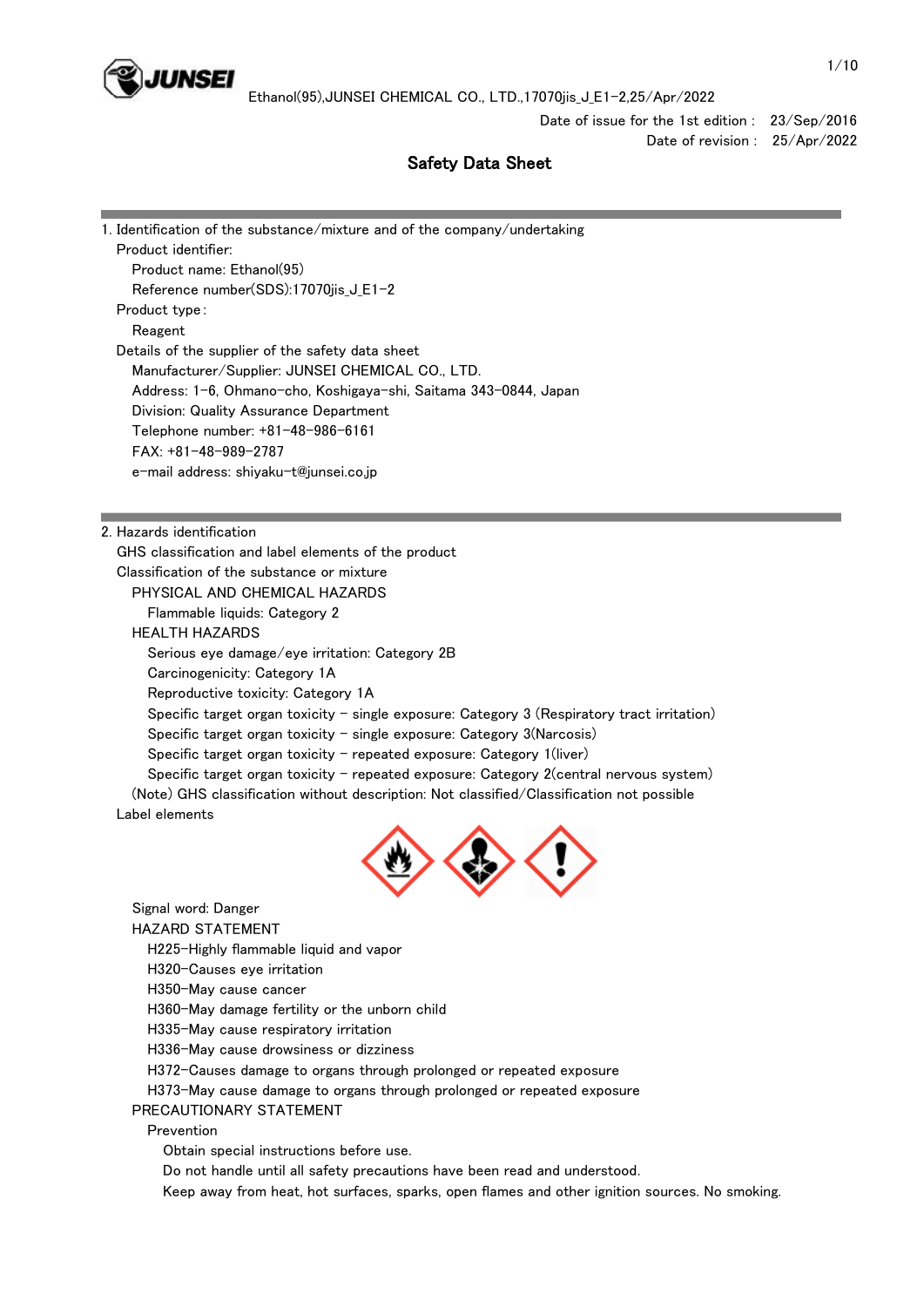

 Keep container tightly closed. Ground and bond container and receiving equipment. Use explosion-proof electrical/ventilating/lighting equipment. Use non-sparking tools. Take action to prevent static discharges. Do not breathe dust/fume/gas/mist/vapors/spray. Use only outdoors or in a well-ventilated area. Wash contaminated parts thoroughly after handling. Wear protective gloves/protective clothing/eye protection/face protection. Use personal protective equipment as required. Do not eat, drink or smoke when using this product. Response In case of fire: Use appropriate media other than water to extinguish. Get medical advice/attention if you feel unwell. IF exposed or concerned: Get medical advice/attention. Call a POISON CENTER/doctor/physician if you feel unwell. IF INHALED: Remove person to fresh air and keep comfortable for breathing. IF ON SKIN (or hair): Take off immediately all contaminated clothing. Rinse skin with water or shower. IF IN EYES: Rinse cautiously with water for several minutes. Remove contact lenses, if present and easy to do. Continue rinsing. If eye irritation persists: Get medical advice/attention. Storage Store in a well-ventilated place. Keep container tightly closed. Keep cool. Store locked up. Disposal Dispose of contents/container in accordance with local/national regulation.

Specific Physical and Chemical hazards

Highly flammable liquid. Vapor/air mixture may explode.

#### 3. Composition/information on ingredients

Mixture/Substance selection:

#### Mixture

 Ingredient name:Ethanol Content (%):94.8~95.8 Chemical formula:C2H5OH Chemicals No, Japan:2-202 CAS No.:64-17-5 MW:46.07 ECNO:200-578-6

 Ingredient name:Water Content (%):Residual quantity of the ingredient mentioned above Chemical formula:H2O CAS No.:7732-18-5 MW:18.02 ECNO:231-791-2 Note : The figures shown above are not the specifications of the product.

#### 4. First-aid measures

Descriptions of first-aid measures

General measures

Get medical advice/attention if you feel unwell.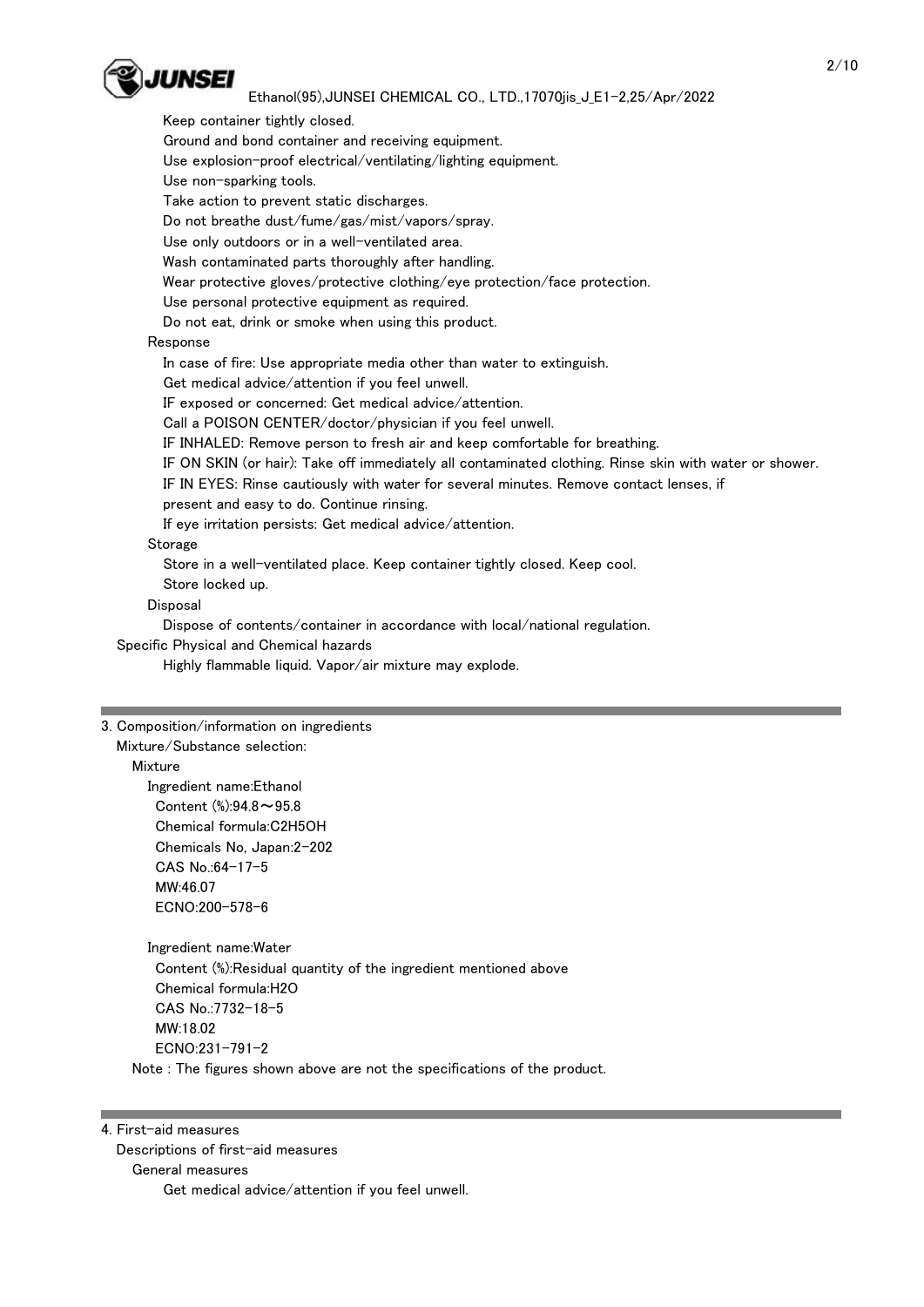

Keep victim warm and quiet.

Call emergency medical service.

# IF INHALED

Remove person to fresh air and keep comfortable for breathing.

Give artificial respiration if victim is not breathing.

Administer oxygen if breathing is difficult.

Call a POISON CENTER/doctor/physician if you feel unwell.

# IF ON SKIN (or hair)

Take off immediately all contaminated clothing. Rinse skin with water or shower.

If skin irritation or rash occurs: Get medical advice/attention.

Remove and isolate contaminated clothing and shoes.

In case of burns, immediately cool affected skin for as long as possible with child water.

Do not remove clothing if adhering to skin.

# IF IN EYES

 Rinse cautiously with water for several minutes. Remove contact lenses, if present and easy to do. Continue rinsing.

If eye irritation persists: Get medical advice/attention.

# IF SWALLOWED

Rinse mouth.

If victim is conscious, give  $1 - 2$  glasses of water.

Call a POISON CENTER/doctor/physician if you feel unwell.

Most important symptoms and effects, both acute and delayed

(Symptoms when inhalation or ingestion)

 Cough. Headache. Fatigue. Drowsiness. Burning sensation. Headache. Confusion. Dizziness. Unconsciousness.

(Symptoms when skin and/or eye contact)

Dry skin. Conjunctival redness of the eyes.. Pain of the eyes. Burning sensation of the eyes.

#### 5. Fire-fighting measures

#### Extinguishing media

Suitable extinguishing media

In case of fire, use water mist, alcohol-resistant foam, dry powder, CO2 to extinguish.

Unsuitable extinguishing media

Do not use direct water jet.

Specific hazards arising from the substance or mixture

Containers may explode when heated.

#### Fire may produce irritating, corrosive and/or toxic gases.

Runoff from fire control or dilution water may cause pollution.

# Advice for firefighters

Specific fire-fighting measures

Evacuate non-essential personnel to safe area.

Cool container with water spray.

Special protective equipment and precautions for fire-fighters

Wear fire resistant or flame retardant clothing.

Wear protective gloves/protective clothing/eye protection/face protection.

 Firefighters should wear self-contained breathing apparatus with full face peace operated positive pressure mode.

6. Accidental release measures

Personnel precautions, protective equipment and emergency procedures

Keep unauthorized personnel away.

In case of contact with substance, immediately flush skin or eyes with running water for at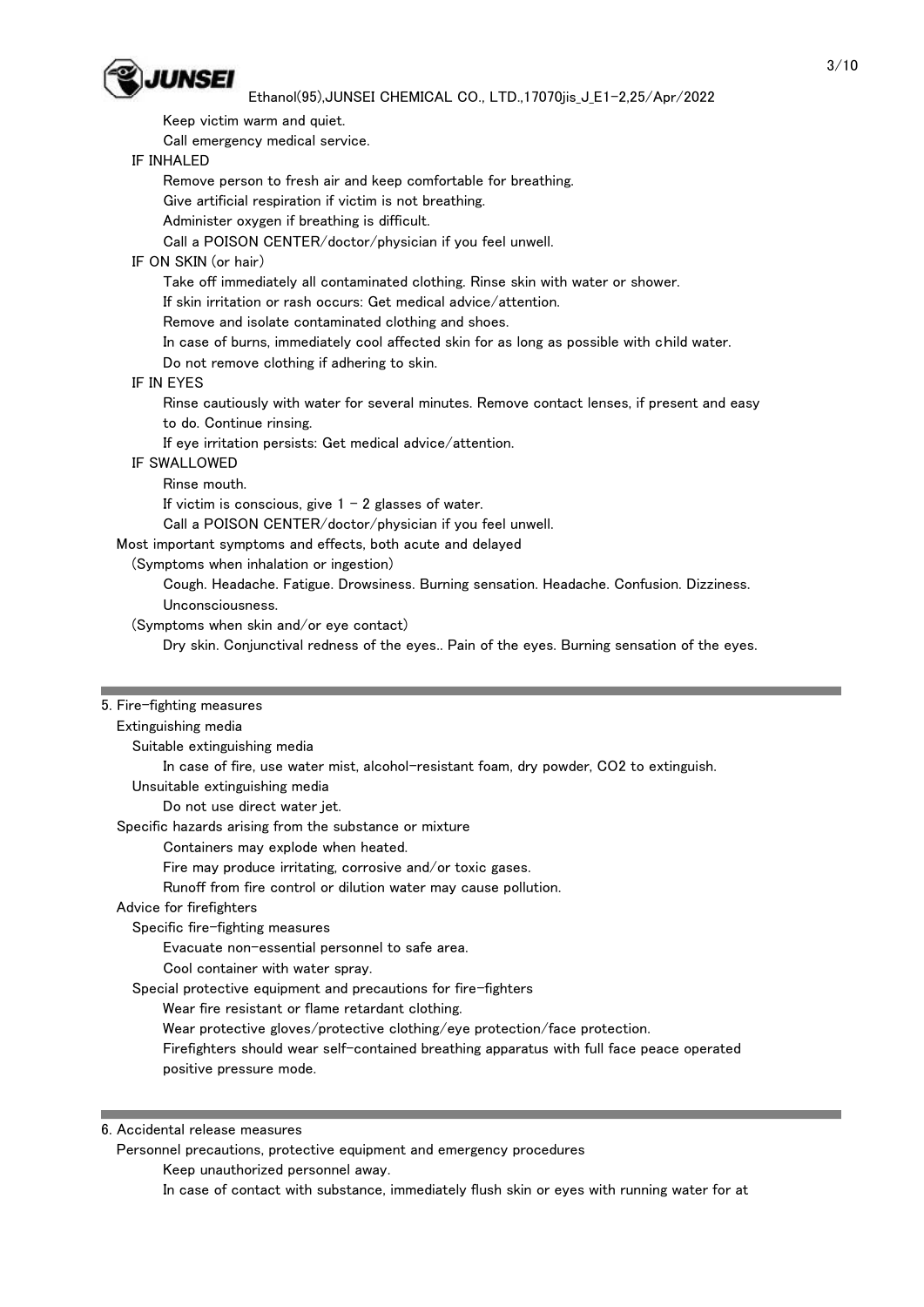

least 20 minutes.

Ventilate area until material pick up is complete.

Wear proper protective equipment.

PUBLIC SAFTY: Ventilate closed spaces before entering.

Do not touch or walk through spilled material.

Environmental precautions

Runoff to sewer may create fire or explosion hazard.

Vapors may form explosive mixtures with air.

Avoid release to headsprings, rivers, lakes, ocean and groundwater.

Methods and materials for containment and cleaning up

Absorb or cover with dry earth, sand or other non-combustible material and transfer to containers.

Use clean non-sparking tools to collect absorbed material.

All equipment used when handling the product must be grounded.

Preventive measures for secondary accident

Collect spillage.

Stop leak if you can do it without risk.

ELIMINATE all ignition sources (no smoking, flares, sparks or flames in immediate area).

Prevent entry into waterways, sewers, basements or confined areas.

Keep out of low areas.

#### 7. Handling and storage

Precautions for safe handling

Preventive measures

(Exposure Control for handling personnel)

Do not breathe dust/fume/gas/mist/vapors/spray.

(Protective measures against fire and explosion)

Keep away from heat, hot surfaces, sparks, open flames and other ignition sources. No smoking.

Ground and bond container and receiving equipment.

Use explosion-proof electrical/ventilating/lighting equipment.

Use non-sparking tools.

Take action to prevent static discharges.

(Exhaust/ventilator)

Exhaust/ventilator should be available.

(Safety treatments)

Avoid contact with skin.

Avoid contact with eyes.

#### Safety Measures

Obtain special instructions before use.

Do not handle until all safety precautions have been read and understood.

Use only outdoors or in a well-ventilated area.

Wear protective gloves/protective clothing/eye protection/face protection.

Use personal protective equipment as required.

When using do not eat, drink or smoke.

Any incompatibilities

 Strong oxidizing agents,, Calcium hypochlorite, Silver oxide, Ammonia should not be mixed with the chemicals.

Advice on general occupational hygiene

Wash contaminated parts thoroughly after handling.

Do not eat, drink or smoke when using this product.

Storage

Conditions for safe storage

 Store in a well-ventilated place. Keep container tightly closed. Keep cool. Keep cool. Protect from sunlight.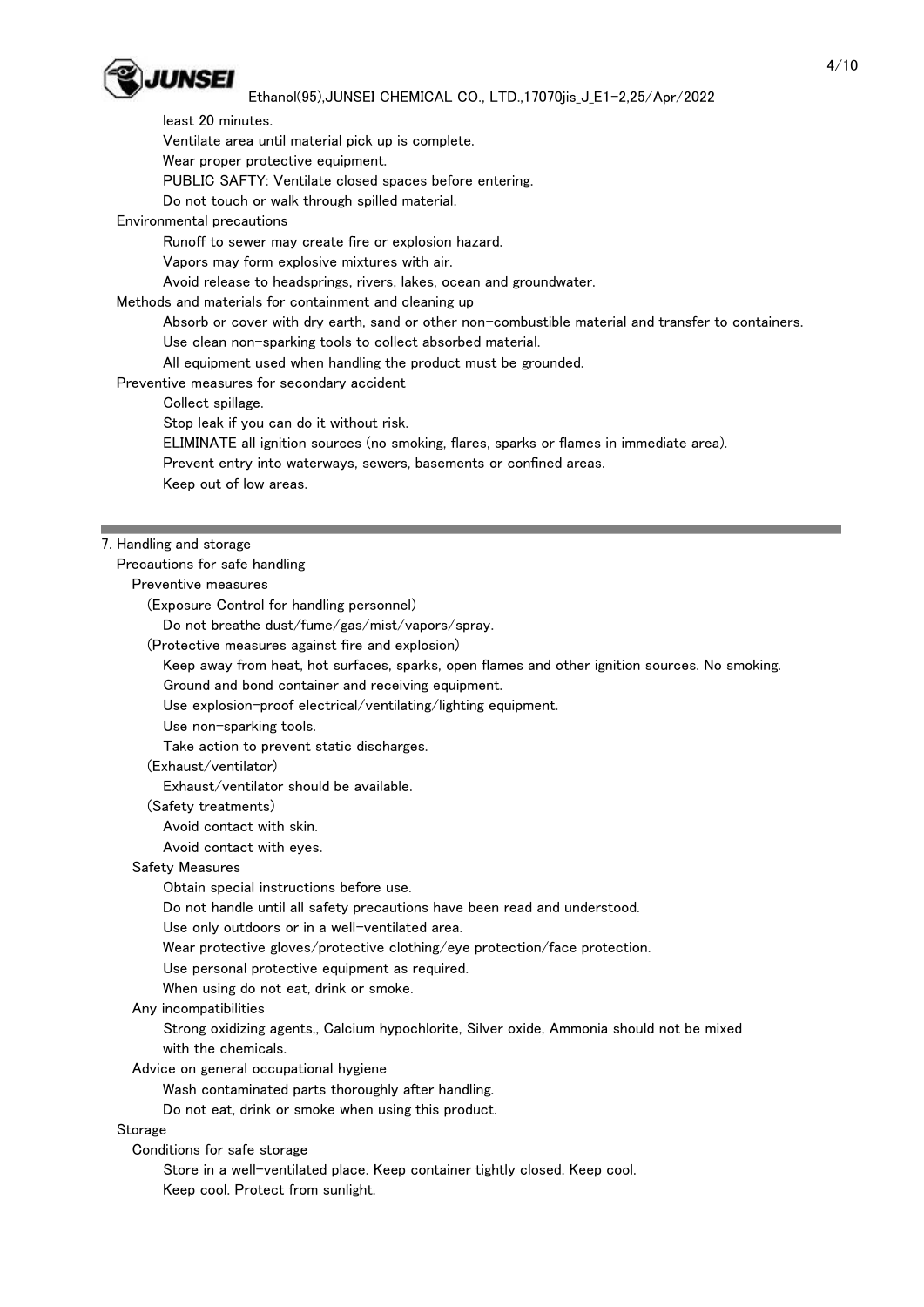

Store in accordance with local/national regulation.

Store locked up.

Container and packaging materials for safe handling data is not available.

Specific end use(s)

 See information in Section 7.1 and 7.2 for handling and storage recommendations. See Section 8 for exposure controls and personal protection recommendations.

8. Exposure controls/personal protection Control parameters Control value in MHLW is not available. Adopted value (Ethanol) Adopted value in JSOH is not available. ACGIH(2009) STEL: 1000ppm (URT irr) Exposure controls Appropriate engineering controls Do not use in areas without adequate ventilation. Eye wash station should be available. Washing facilities should be available. Individual protection measures Respiratory protection Wear respiratory protection. Hand protection Wear protective gloves. Recommended material(s): butyl rubber, viton Eye protection Wear eye/face protection. Skin and body protection Wear impervious clothing and boots in case of repeated or prolonged treatment. 9. Physical and Chemical Properties Information on basic physical and chemical properties Physical state: Volatile liquid Color: Colorless Odor: Characteristic odor Odor threshold data is not available. Melting point/Freezing point data is not available. Boiling point or initial boiling point: 79℃ Boiling range data is not available. Flammability (gases, liquids and solids): Non-flammable Lower and upper explosion limit/flammability limit: Lower explosion limit: 3.3 vol %(Ethanol) Upper explosion limit: 19 vol %(Ethanol) Flash point: 17℃ Auto-ignition temperature: 363℃(Ethanol) Decomposition temperature: >=700℃ Self-Accelerating Decomposition Temperature/SADT data is not available. pH data is not available. Dynamic viscosity data is not available. Kinematic viscosity data is not available. Solubility:

 Solubility in water: Miscible Solubility in solvent: Miscible with diethyl ether.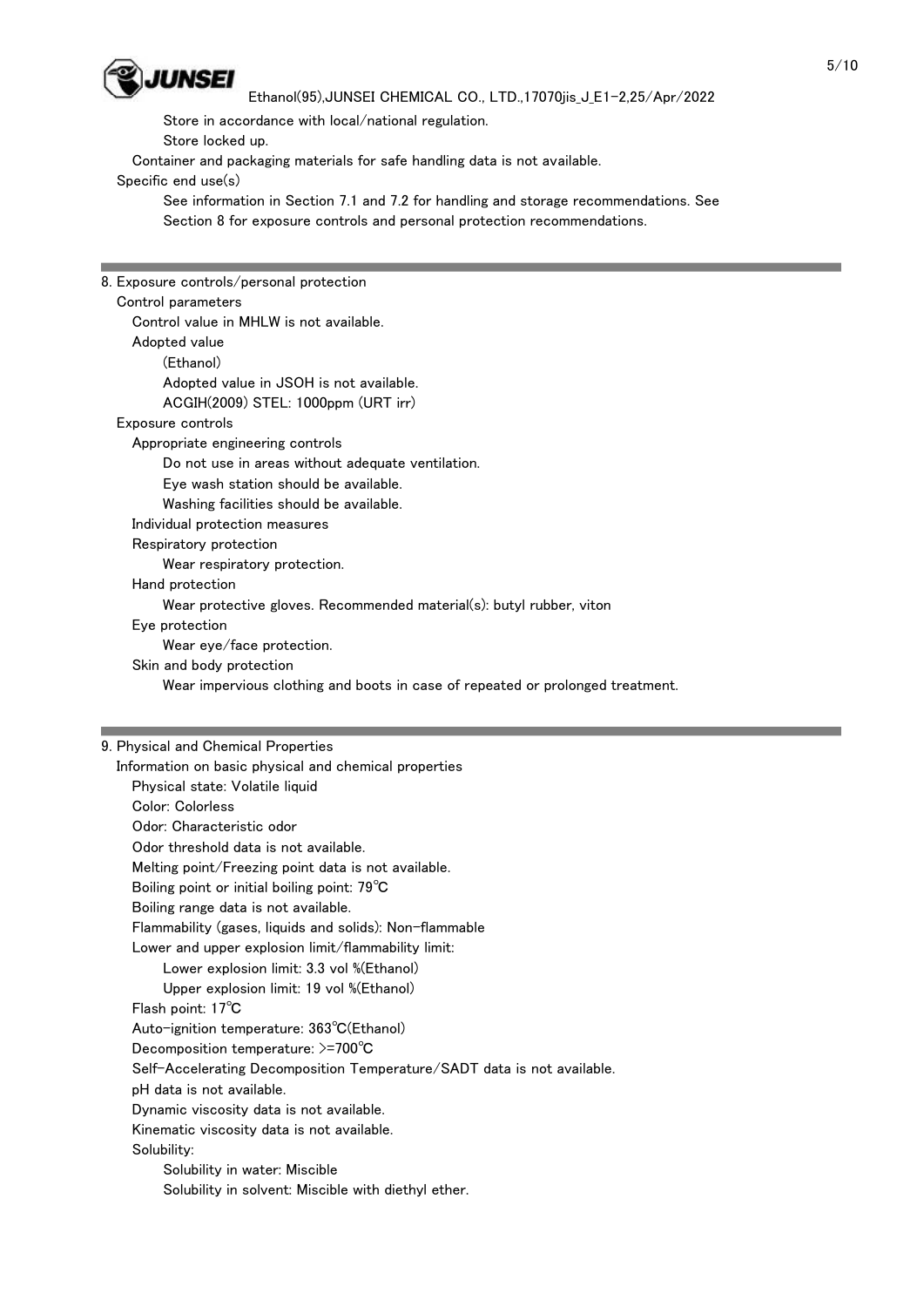

 n-Octanol/water partition coefficient data is not available. Vapor pressure: 5.8 kPa(20℃)(Ethanol) Vapor density data is not available. VOC data is not available. Evaporation rate data is not available. Density and/or relative density: 0.808~0.812 g/ml (20℃) Relative vapor density (Air=1): 1.6(Ethanol) Relative density of the Vapor/air - mixture at  $20^{\circ}$ C (Air = 1): 1.03(Ethanol) Critical temperature data is not available. Particle characteristics data is not available.

#### 10. Stability and Reactivity

## **Reactivity**

Runaway polymerization will not occur.

# Chemical stability

Stable under normal storage/handling conditions.

Flammable.

#### Possibility of hazardous reactions

The vapour mixes well with air, explosive mixtures are easily formed.

 Reacts slowly with calcium hypochlorite, silver oxide and ammonia. This generates fire and explosion hazard.

Reacts violently with strong oxidants such as nitric acid, silver nitrate, mercuric nitrate

and magnesium perchlorate. This generates fire and explosion hazard.

# Conditions to avoid

Contact with incompatible materials.

Open flames. Heat. Sparks.

#### Incompatible materials

Oxidizing agents, Strong oxidizing agents, Calcium hypochlorite, Silver oxide, Ammonia.

# Hazardous decomposition products

Carbon oxides

#### 11. Toxicological Information

| Information on toxicological effects                                                       |
|--------------------------------------------------------------------------------------------|
| Acute toxicity                                                                             |
| Acute toxicity (Oral)                                                                      |
| [GHS Cat. Japan, base data]                                                                |
| (Ethanol) rat LD50=6200 $\sim$ 13700mg/kg (PATTY 6th, 2012)                                |
| Acute toxicity (Dermal)                                                                    |
| [GHS Cat. Japan, base data]                                                                |
| (Ethanol) rabbit LDLo= 20000 mg/kg (SIDS, 2005)                                            |
| Acute toxicity (Inhalation)                                                                |
| [GHS Cat. Japan, base data]                                                                |
| (Ethanol) vapor: rat LC50=63000 ppmV (DFGOT vol.12, 1999)                                  |
| Irritant properties                                                                        |
| Skin corrosion/irritation                                                                  |
| [GHS Cat. Japan, base data]                                                                |
| (Ethanol) rabbit (OECD TG404) : not irritating (SIDS, 2005)                                |
| Serious eye damage/irritation                                                              |
| [GHS Cat. Japan, base data]                                                                |
| (Ethanol)                                                                                  |
| rabbit : Corneal opacity, iritis, conjunctival redness and chemosis recover within 7 dayss |
| (ECETOC TR No.48(2), 1998 et al.)                                                          |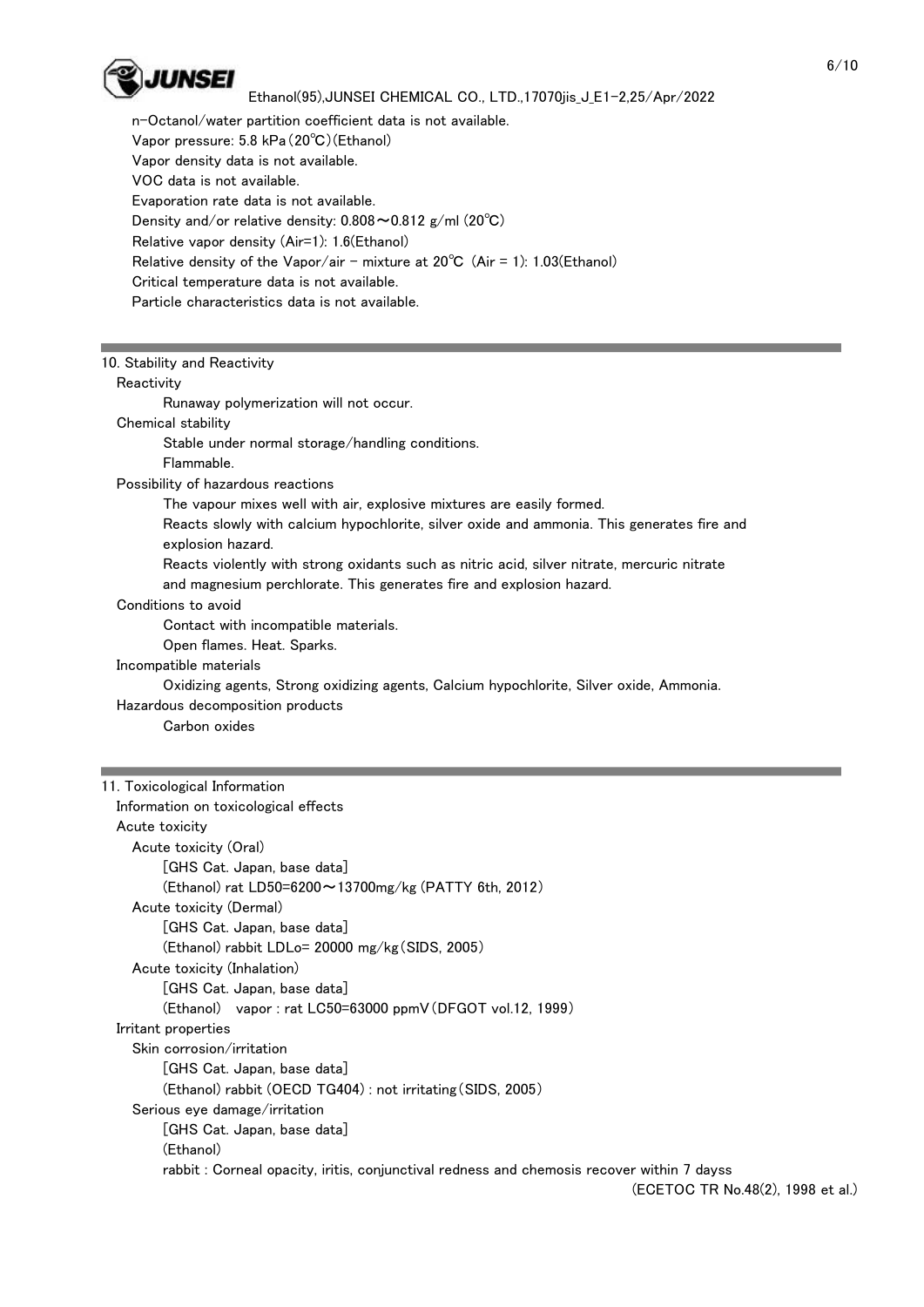

 Allergenic and sensitizing effects data is not available. Mutagenic effects data is not available. **Carcinogenicity**  [GHS Cat. Japan, base data] (Ethanol) cat.1A; (IARC, 2010) [IARC] (Ethanol) Group 1 : Carcinogenic to humans [ACGIH] (Ethanol) A3(2009) : Confirmed Animal Carcinogen with Unknown Relevance to Humans Reproductive toxicity [GHS Cat. Japan, base data] (Ethanol) cat. 1A; human : PATTY 6th, 2012 Teratogenic effects [GHS Cat. Japan, base data] (Ethanol) human : Fetal alcohol syndrome is growth, mental, and physical problems that may occur in a baby when a mother drinks alcohol during pregnancy. STOT STOT-single exposure [cat.3 (resp. irrit.)] [GHS Cat. Japan, base data] (Ethanol) respiratory tract irritation (PATTY 6th, 2012) [cat.3 (drow./dizz.)] [GHS Cat. Japan, base data] (Ethanol) narcotic effect (PATTY 6th, 2012; SIDS, 2005) STOT-repeated exposure [cat.1] [GHS Cat. Japan, base data] (Ethanol) liver (DFGOT vol.12, 1999) [cat.2] [GHS Cat. Japan, base data] (Ethanol) central nervous system (HSDB, Access on Jun. 2013) Aspiration hazard data is not available. Information on other hazards Data on the preparation itself is not available.

| 12. Ecological Information                                                                          |
|-----------------------------------------------------------------------------------------------------|
| Ecotoxicity                                                                                         |
| Aquatic toxicity                                                                                    |
| Hazardous to the aquatic environment (Acute)                                                        |
| [GHS Cat. Japan, base data]                                                                         |
| (Ethanol) Algae (Chlorella) EC50=1000mg/L/96hr (SIDS, 2005)                                         |
| Hazardous to the aquatic environment (Long-term)                                                    |
| GHS Cat. Japan. base data                                                                           |
| (Ethanol) Crustacea (Ceriodaphnia reticulata) NOEC=9.6mg/L/10days (SIDS, 2005)                      |
| Water solubility                                                                                    |
| (Ethanol) miscible (ICSC, 2018)                                                                     |
| Persistence and degradability                                                                       |
| (Ethanol) Degrade rapidly [BOD_Degradation : 89% (METI existing chemical safety inspections, 1993)] |
| Bioaccumulative potential                                                                           |
| (Ethanol) log Pow=-0.32 (ICSC, 2018)                                                                |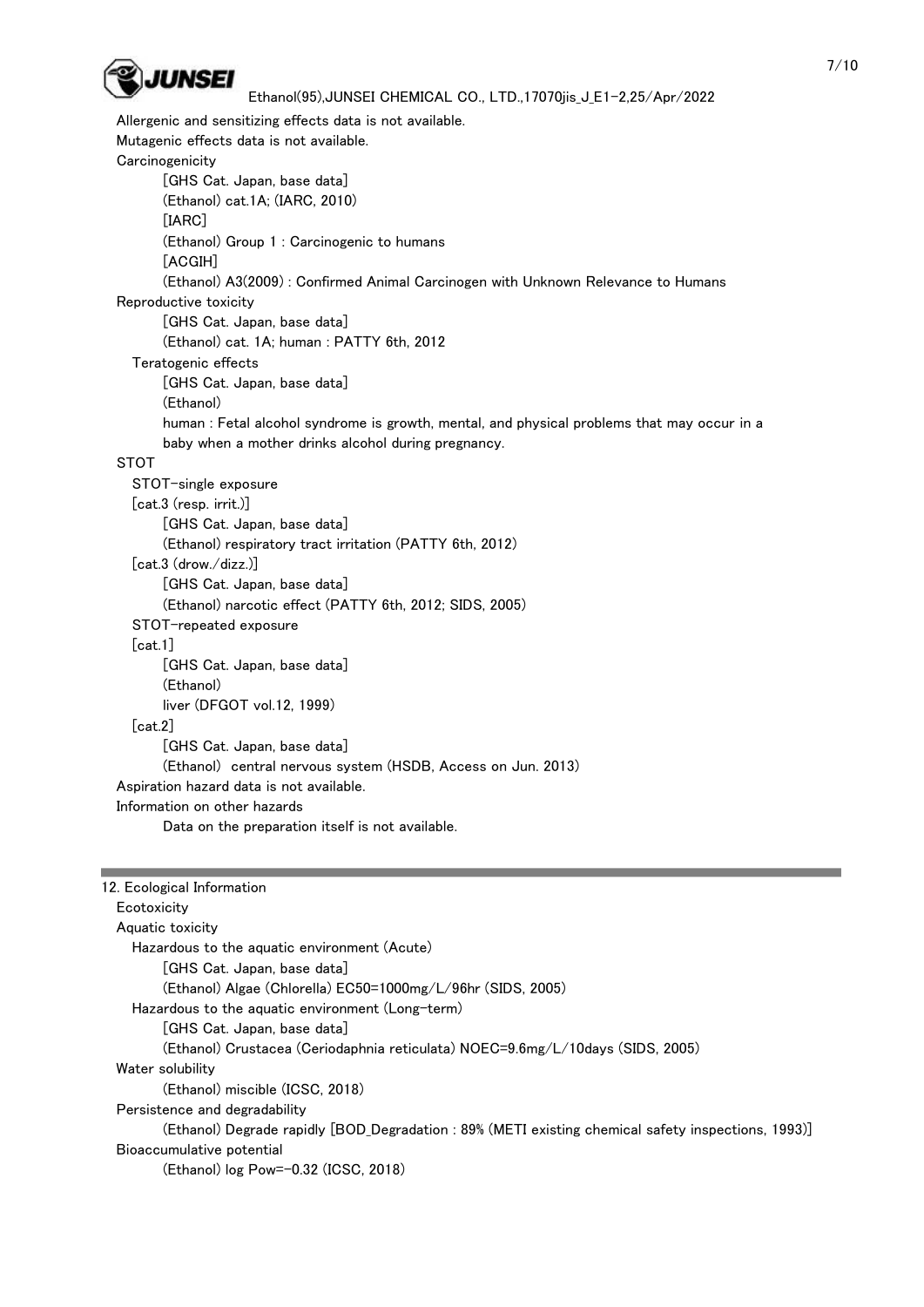

Mobility in soil

Mobility in soil data is not available.

Other adverse effects

Ozone depleting chemical data is not available.

Additional data

Data on the preparation itself is not available.

13. Disposal considerations

 Description of waste residues and information on their safe handling and methods of disposal, including the disposal of any contaminated packaging Waste treatment methods

Dispose of contents/container in accordance with local/national regulation.

| 14. Transport Information                                            |
|----------------------------------------------------------------------|
| UN No., UN CLASS                                                     |
| UN No. or ID No.: 1170                                               |
| <b>UN Proper Shipping Name:</b>                                      |
| ETHANOL (ETHYL ALCOHOL) or ETHANOL SOLUTION (ETHYL ALCOHOL SOLUTION) |
| Class or division (Transport hazard class): 3                        |
| Packing group: II                                                    |
| ERG GUIDE No.: 127                                                   |
| IMDG Code (International Maritime Dangerous Goods Regulations)       |
| UN No.: 1170                                                         |
| Proper Shipping Name:                                                |
| ETHANOL (ETHYL ALCOHOL) or ETHANOL SOLUTION (ETHYL ALCOHOL SOLUTION) |
| Class or division : 3                                                |
| Packing group: II                                                    |
| IATA Dangerous Goods Regulations                                     |
| UN No.: 1170                                                         |
| Proper Shipping Name:                                                |
| ETHANOL (ETHYL ALCOHOL) or ETHANOL SOLUTION (ETHYL ALCOHOL SOLUTION) |
| Class or division : 3                                                |
| Hazard labels : Flamm.liquid                                         |
| Packing group: II                                                    |
| Environmental hazards                                                |
| MARPOL Annex III - Prevention of pollution by harmful substances     |
| Marine pollutants (yes/no) : no                                      |
| MARPOL Annex $V$ - Prevention of pollution by garbage discharge      |
| Carcinogenicity: cat.1, 1A, 1B                                       |
| Ethanol                                                              |
| Reproductive toxicity: cat.1, 1A, 1B                                 |
| Ethanol                                                              |
| Specific target organ toxicity - repeated exposure: cat.1            |
| Ethanol                                                              |
| Maritime transport in bulk according to IMO instruments              |
| Noxious Liquid; Cat. Z                                               |
| Ethanol(Z-21)                                                        |
| Non Noxious Liquid; Cat. OS                                          |
| Water(OS-18)                                                         |
|                                                                      |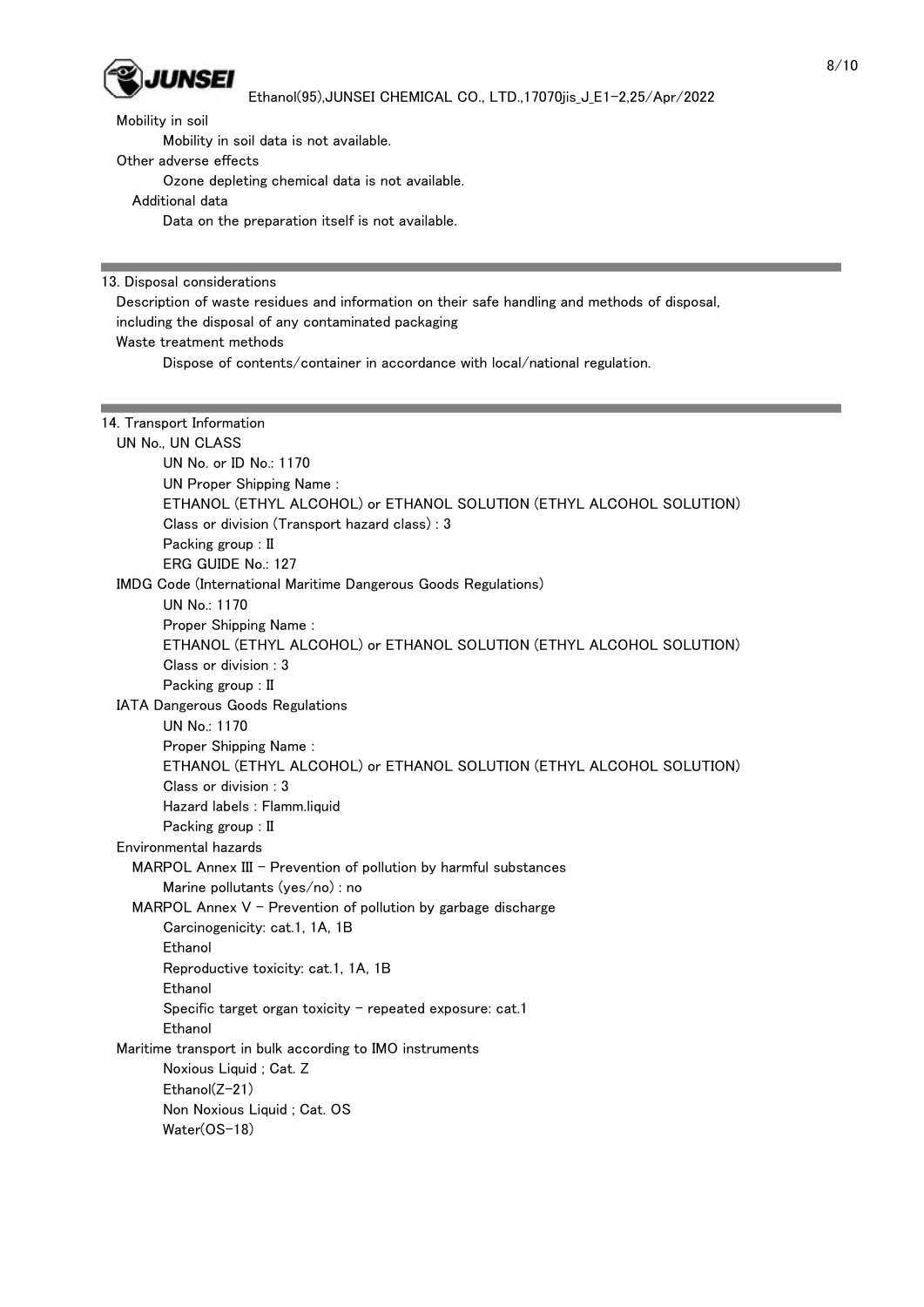

#### 15. Regulatory Information

 Safety, health and environmental regulations/legislation specific for the substance or mixture Chemicals listed in TSCA Inventory

Ethanol; Water

Other regulatory information

 We are not able to check up the regulatory information with regard to the substances in your country or region, therefore, we request this matter would be filled by your responsibility.

 Regulatory information with regard to this substance in your country or in your region should be examined by your own responsibility.

 Ensure this material in compliance with federal requirements and ensure conformity to local regulations.

 Regulatory information in this section are limited to intentional ingredient(s), but does not contain information on non-intentional ingredients or impurities which are not informed by supplier(s).

Chemical safety assessment

Advice on safe handling for this product can be found in sections 7 and 8 of this SDS.

#### 16. Other information

GHS classification and labelling

H225-Flam. Liq. 2: H225 Highly flammable liquid and vapor

H320-Eye Irrit. 2B: H320 Causes eye irritation

H350-Carc. 1A: H350 May cause cancer

H360-Repr. 1A: H360 May damage fertility or the unborn child

H335-STOT SE 3: H335 May cause respiratory irritation

H336-STOT SE 3: H336 May cause drowsiness or dizziness

H372-STOT RE 1: H372 Causes damage to organs through prolonged or repeated exposure

H373-STOT RE 2: H373 May cause damage to organs through prolonged or repeated exposure

#### Reference Book

 Globally Harmonized System of classification and labelling of chemicals, UN Recommendations on the TRANSPORT OF DANGEROUS GOODS 21th edit., 2019 UN IMDG Code, 2018 Edition (Incorporating Amendment 39-18)

IATA Dangerous Goods Regulations (62nd Edition) 2021

2020 EMERGENCY RESPONSE GUIDEBOOK (US DOT)

2021 TLVs and BEIs. (ACGIH)

JIS Z 7252 : 2019

JIS Z 7253 : 2019

2021 Recommendation on TLVs (JSOH)

Supplier's data/information

 Chemicals safety data management system "GHS Assistant" Version 4.16 (https://www.asahi-ghs.com/) NITE Chemical Risk Information Platform "NITE-CHRIP"

(https://www.nite.go.jp/en/chem/chrip/chrip\_search/systemTop)

GHS Classification Guidance for Enterprises 2019 Revised Edition (Ver. 2.0) (Mar. 2020, METI)

Definitions and Abbreviations

SDS (Safety Data Sheet)

LD50 (Lethal Dose, 50%)

LC50 (Lethal Concentration, 50%)

IARC (International Agency for Research on Cancer)

ACGIH (American Conference of Governmental Industrial Hygienists)

EPA (US Environmental Protection Agency)

NTP (US National Toxicology Program)

JSOH (Japan Society for Occupational Health)